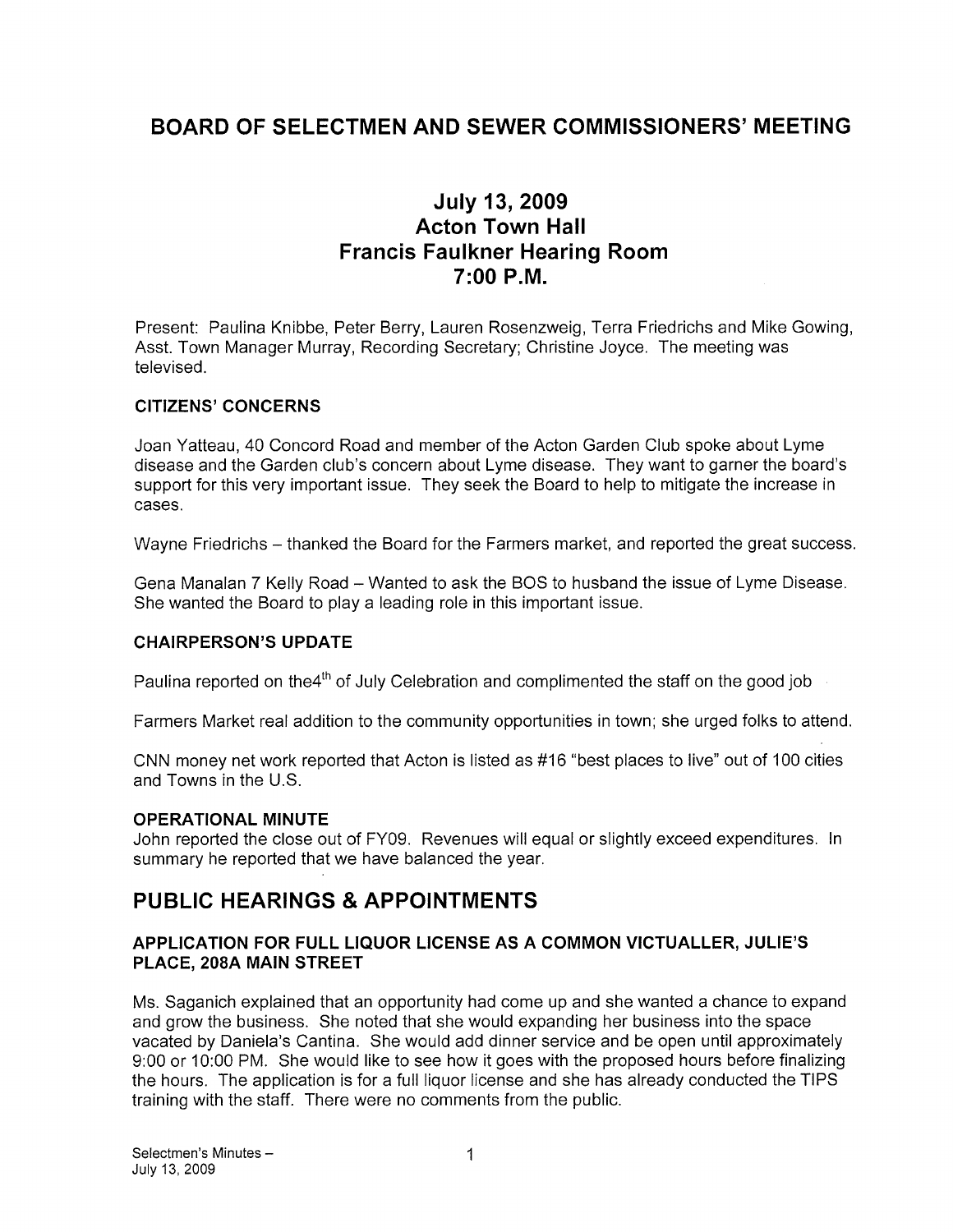Terra is excited about her business expanding.

TERRA FRIEDRICHS — Move the Approve. LAUREN ROSENZWEIG — second. UNANIMOUS VOTE.

### BOARD OF HEALTH AND WRAC OVERSIGHT MEETING

Joanne Bisetta and Pam Harting-Barrat presented the Board of Health's duties and activities during the past year. That as of 1995 they have had 400 applications to Title V and Article II variance requests.

Joanne outlined the expansion to provide public nursing services in Stow.

New Community Services person has been on board and busy.

They plan to work on Lyme and other issues and outreach opportunities.

Terra asked about Laura Ducharme and her opportunities to increase her outreach.

Peter asked about education of Lyme spread. Joanne noted that they had a public hearing around this issue. Postings at public lands, asking people to notify them, what the ticks look like. Staff has been working with Jamie Eldridge to get Lyme assistance and to discuss deer in town; it is primarily education at this point. It is a reportable disease.

Peter asked about Health Grants to look the issues and needs.

Lauren commented on the good job they were doing, but felt we need more health education and outreach.

Paulina spoke about Garden Club Petition. She said that people will stay in and we don't want that to happen. If we need regional support we should do that. There was a link to the CDC and it will be put it on the web site.

Paulina asked about H1N1 and it is felt it will come back in the Fall and what steps do we need to prepare for this. They have had the mock drive through at the Hazardous Waste. We need to do more to let people know that we have a dispensing area. It only took 8 seconds from start to finish.

Paulina spoke about expanding nursing to Stow, Our VNA has been marketing to Robbins Inn and now they see a large chunk of use associated with them.

Paulina asked that they remain to observe the meeting for WRAC and Sewer.

Wayne Friedrichs, spoke about the importance of addressing the issue of Lyme Disease and many may not see the bull's eye and it is hard to make a diagnosis.

Helen Probst — spoke about Lyme and we need to educate our physicians and get the blood tests.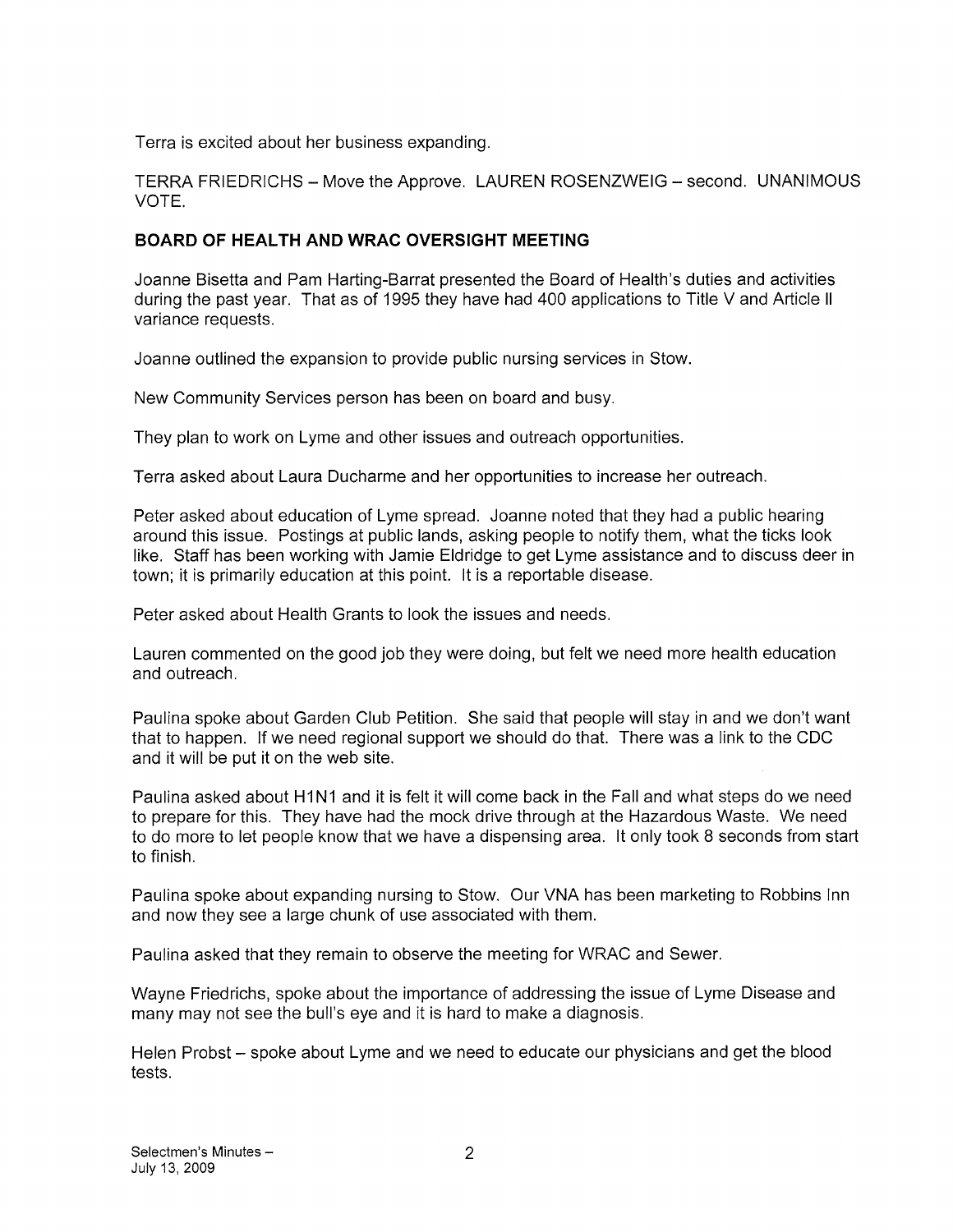## WRAC OVERSIGHT MEETING

Ron Beck 80 Estabrook Road — He is here as the Chair of the WRAC. He went over the membership, and their yearly review. They summarized with slides the issues and concerns overview.

They want advice from BOS and feel they need to continue to report to the Board of Selectmen. Chris Shaffner has resigned and they have had Matt Liebman express interest in filling that position.

Lauren said we need to take a holistic approach. Our Water all mixes in to each other, and we have to figure out how to balance and continue to safely drink it and address environmental issues. Lauren said it was important to work with one another to reach mutual goals. She noted the need for the education piece, and you need to go forward with WRAC. We need to know what goes on underground. Lauren wanted to compile the documents but have a link to them on the Town website. Ron said that Justin Snair from Health is assisting them and has been very helpful.

Paulina expressed her thoughts about smaller projects in the first year; she noted the magnitude of the issues before them. She suggested that they address the Wastewater Management Districts as outlined in the CWRMP., That is a good project for the committee and she feels the education issue is more than enough work for the committee.

Terra is impressed with the committee. They have a collection of folks to set aside and just focus on the technical/environmental component.

Mike said it is a large amount of information to move forward. He feels that what we eventually do, the spin of it is a Board's issue.

Lauren noted 2 and 4 were important issues to address.

Clint Seward noted that they are highly educated and could not ask for a better committee. He said it appears that Acton is getting close to the water use ceiling of 85% permit to draw. He asked about the impact on the small excess capacity. Who is looking at growth of Acton's water capacity? It was noted that the Water District monitors these issues.

Mary Michleman — Spoke about pharmaceuticals in our water and we need to keep them away from our water supply. We can only do so much with source reduction. She felt that WRAC could perhaps review this; unused pharmaceuticals could be gathered and not flushed.

## SEWER ACTION COMMITTEE OVERSIGHT MEETING

Andy Munro and other members were present. Helen Probst discussed the run up to Town meeting and their activities. Special Town Meeting did not pass the article. They feel they were rushed and there were items and concerns that were not covered and how low pressure works and are used in many communities. They held a post town meeting review session. How to hook up, pumps, paving and they came up with a very strong way to reach consensus. They spoke about citizen wants, more education maintaining current systems, detailed of who does or doesn't want sewers. They need to be listening to each other so they can come up with a solution that is acceptable to all. They feel that there is still some viability for sewers in the area.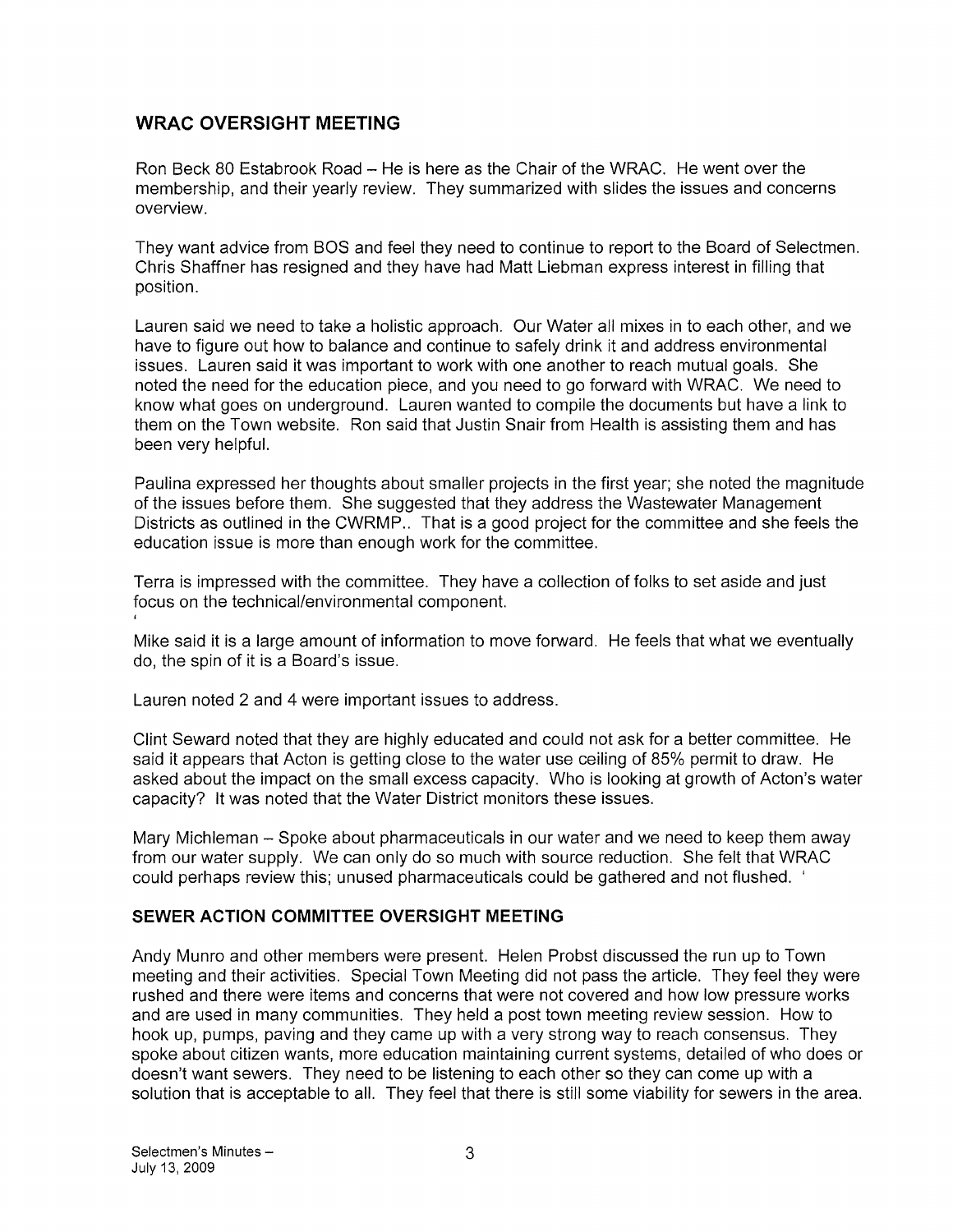They would also like to talk to reconfigure membership to possibility to change the leadership on the committee. In spite of a no vote the need is still there and the neighborhood needs help.

Lauren noted the intent to take advantage of the stimulus monies rushed this, and people felt they had a very short time period to decide a very important issue. There were no opportunities to educate the residents better about how it affects them personally. Lauren said it is a very personal issue and hopes that the neighbor hood moves past it and can find consensus and move forward.

Peter agreed with Lauren and noted it took 50 years to get the first sewers in the ground. The process is a personal issue because of costs and environment protection. It is a larger issue than Spencer/Tuttle. We need to look at it globally throughout the Town.

Mike thanked the committee and because of the stimulus money rush they got shorted. However, now we have time to address this solution, not all people will be happy.

Paulina said they did a good job and they came up with the best solution that could be made and it failed at Town Meeting. How do we move forward, we need to figure out how to address these issues.

Paulina noted her Straw man proposal she prepared. We have several issues in the Problem Space. Who is going to work on what? Selectmen will work on the sewer expansion committee and to form a neighborhood group to work with the Spencer/Tuttle area. We need to resolve the issue in that neighborhood.

Board of Health would deal with current septic needs

WRAC needs to have waste water management districts and more education.

Neighborhood solution, we need to find a solution to the waste water management in that neighborhood, it may be sewers or not.

Mike felt is it a good solution and we have over lap in various areas and of the three Boards.

Peter noted that Sewer Action Committee is looking for a BOS member on their committee. He questioned the reporting structure, and now they need to report to the selectmen at this time. Lauren said she would be the BOS Liaison to the Sewer Action Committee. Lauren felt that we issue updates to the Board of Health as well as Planning and Conservation.

Terra asked who would advise on the technical data and different solutions where would a citizen go.

Sewer Committee understands and it will allow more citizens to attend and asked that a place holder will be put on funds from SRF.

BOH — asked about the WRAC and Paulina wanted them to report to BOH ultimately.

Ann Chang said we need a new committee Treatment Plant Asset Committee TPAC to study the asset of the existing treatment plant and how it is currently being under-utilized, and felt we have people in town who have a handle on finances and the board needs to consider this. She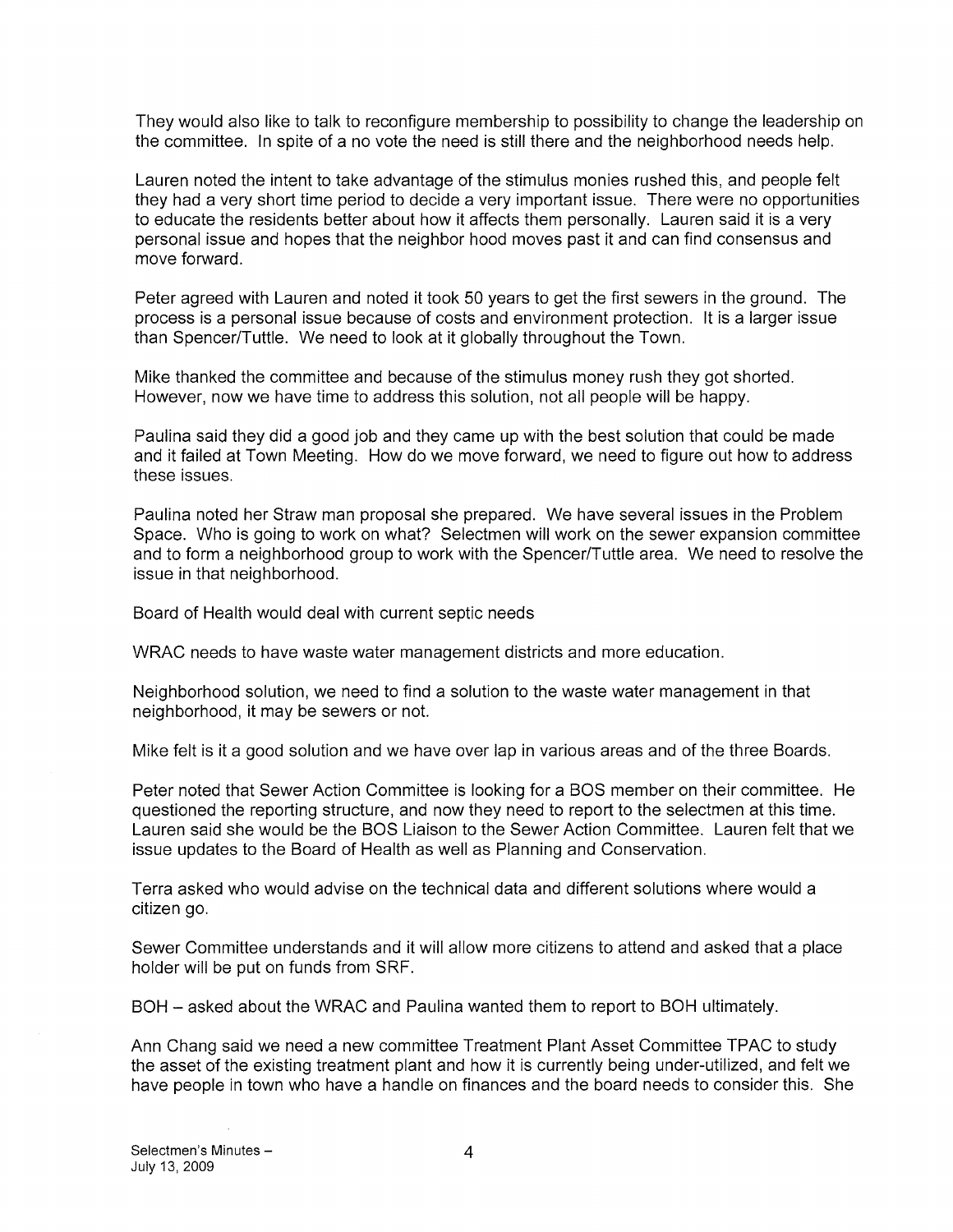also noted that they not dissolve SAC until Fall. She felt that WRAC should be taken over by BOH at this time.

Paulina said we need to deal with capacity and opt out of districts and financial items.

WRAC – Ron Beck is comfortable with the district and task splits as proposed. He felt we need to look at not overloading the Health Dept.

Paulina noted that it felt the committees and Board of Selectmen agreed with her proposal.

Matt Liebman — he is support of this and asked what town staff would support them and wanted to hear if there is a commitment to provide staff.

Resident of Lothrop Road feels that all people need to be heard.

Clare Pelletier, Tuttle Drive— they need to address this and be sure that the committee doesn't overthrow the work and that all areas are heard.

Howard Sussman — has a tank that will last his lifetime, He has found that just prior to Town Meeting the people were giving mis-information. He thinks it is important to bridge the two committees.

Oleg Volinsky, Durkee Road noted that some facts are being lost. He said the Sewer Action Committee came up with a good solution and to mandate them for one year to develop a fair approach.

Paulina asked that we apply for State Revolving funds for the two options Spencer and West Acton gives us more opportunity to receive funding, TERRA will abstain

PAULINA KNIBBE - Moved we have this structure of the work as laid out. TERRA FRIEDRICHS - second. UNANIMOUS VOTE

## SELECTMEN'S BUSINESS

#### FY10 SEWER 0&M RATE SETTING

Steve Barrett explained the Rate setting figures used. The hook ups are slowing. They feel it will be a flat season for tie in's in FY10. He needs a vote for Residential and Commercial Rate. 2.3 per gallon for Residential and 2.6 increase for Commercial. The average bill will be declining as the residents conserve.

 $\mathcal{L}^{\mathcal{L}}$ 

PAULINA KNIBBE - Moved to set the Rate for Residential at 2.5% or .0167 per gallon. MICHAEL GOWING - second. UNANIMOUS

PAULINA KNIBBE -Moved to set the rate for Commercial at 2.6% or .0237/gallon MICHAEL GOWING — second. UNANIMOUS VOTE

#### BUILDING DEPARTMENT, FEE INCREASE FOR FY10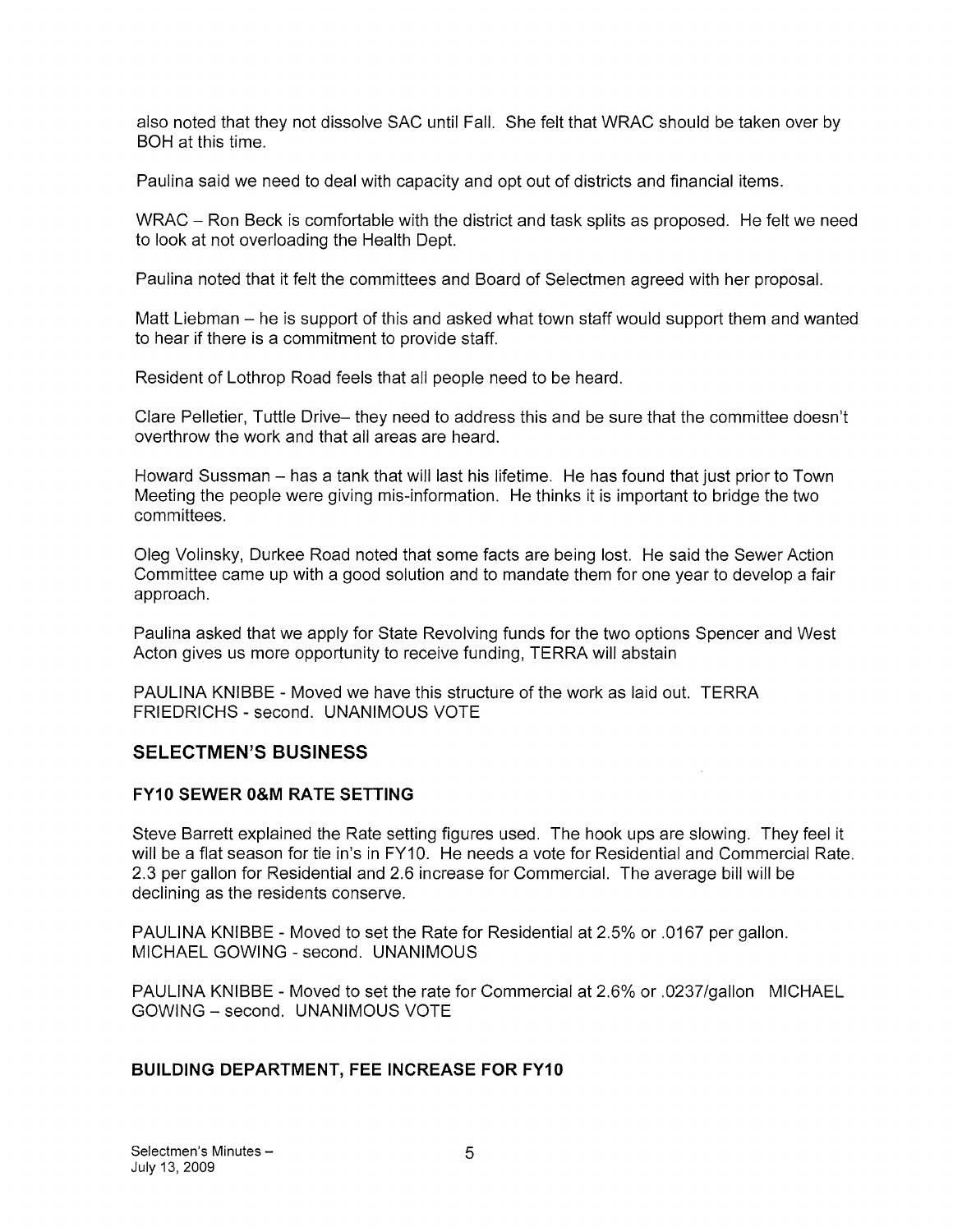They have gone through a full methodology. The recommendation will reflect a more than doubling of fees on full cost. Mike said he got a permit and noted that it is a very slow manual process

Herman wants to have the Fincom look at it and have the Board shelve until they have had a chance to review this.

LAUREN ROSENZWEIG – Moved to approve effective August  $1<sup>st</sup>$ – Fincom to review this and give us an advisory opinion. After the Fin Com reviews and has any issues we will reconsider. After discussion this Motion was Withdrawn.

PAULINA KNIBBE — Moved to approve the fee increase to be effective Aug 1st and simultaneously send to Fincom for their review and to include Fincom's opinion and discuss it on the July  $27<sup>th</sup>$  Special Meeting agenda. MICHAEL GOWING – second. Motion carried 4-1. Lauren voted no because she preferred her original motion (to get advice and then vote).

### LOCAL MEALS TAX OPTION

Herman reported on the Local Meals Tax Options and the Fincom voted unanimously not to ask that a special town meeting be called and put on an annual if they decide or not. Fincom made request for more info, analysis, and sentiment that this is an alternate property tax. Don't do anything to implement this at this time and let us go for more detailed vetting if we do anything at all at the Annual meeting.

Paulina wants to have the Fin Com and School Committee input.

#### INTRODUCTORY DISCUSSION OF PROPOSED VILLAGE AND LAND PURCHASE PROGRAM

Terra Friedrichs spoke about Village growth. She noted small properties move fast through the system and the opportunity is lost.

Possible Solutions to Explore, Land Bank and funding methods. She was directed by the Chair to bring her ideas to the Open Space Committee and CPC for feedback.

## CABLE TV COMMITTEE, LETTER TO VERIZON DISCUSSION

Mike reported on the draft letters in the Packet. Verizon is trying to make sure the Town has only 95 days to respond. Solomon is asking we write letter to congress and testify on Beacon Hill. He wants to go but wanted to discuss with the Board. Terra felt that we should advocate for ourselves.

PAULINA KNIBBE - Move to send letter and endorse Mike to testify against the legislation. PETER BERRY — second UNANIMOUS

#### DRAFT COMMITTEE HANDBOOK

Paulina spoke about finishing this up before summer. Board was asked to have their comments back to Paulina ASAP. Paulina wanted to discuss Alternate and Associate memberships.

#### USE OF THE TOWN OFFICIAL WEB PAGE VERSUS OTHER GENERALLY AVAILABLE WEB SITES SUCH AS GOOGLE/YAHOO FOR TOWN BUSINESS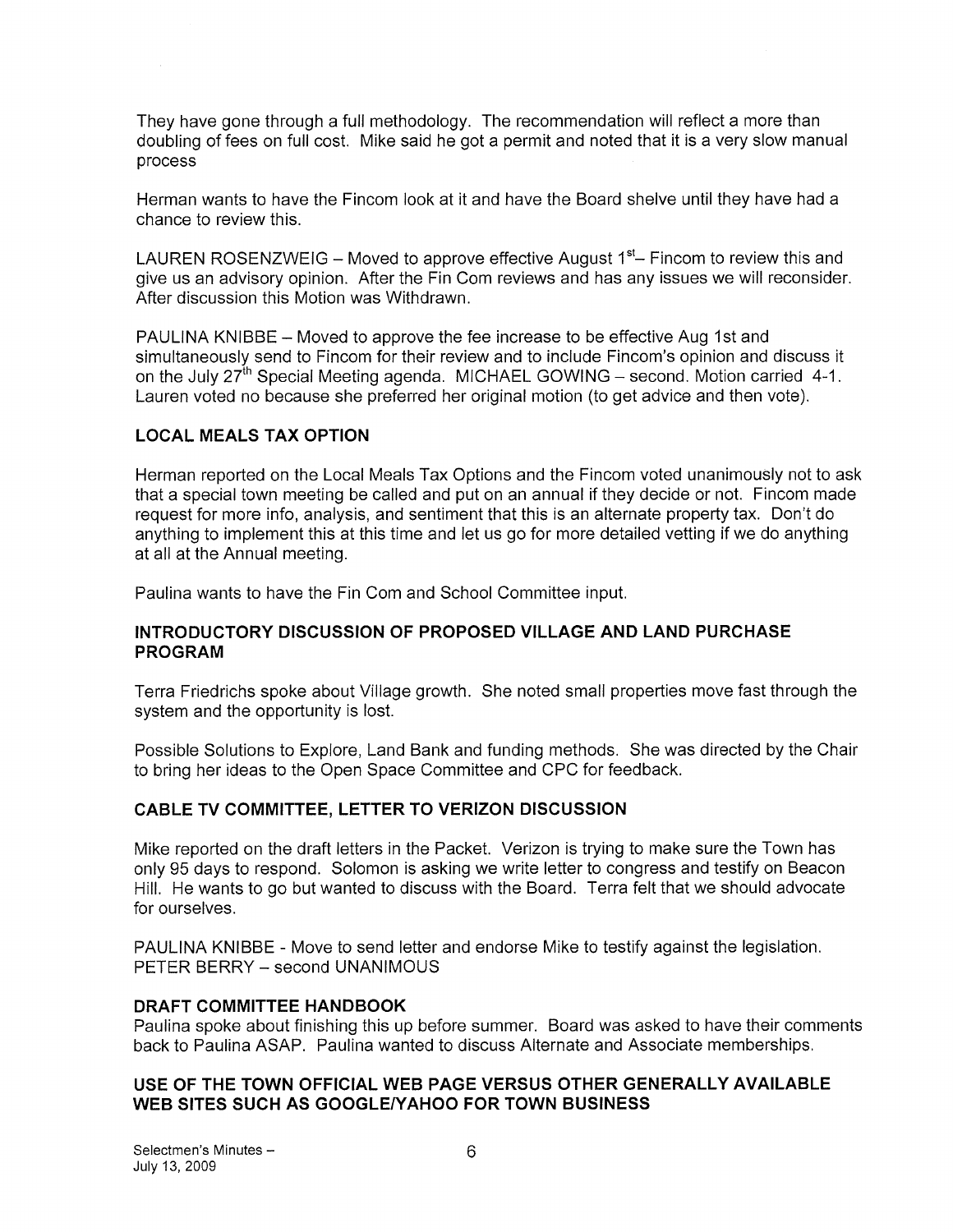Paulina spoke about the board's need to have storage for documents and public folders. Terra said that other towns have a link to the documents. Peter Berry asked for an example. WRAC has technical information to allow a quick share with others. Carol Holley felt there is no reason not to store on town site and have the information be more accessible to citizens. It was noted that we did not want blogging. Lauren reminded the Board about the Disability Commission's request to be able to have a link on the town website to a discussion group on the web. Lisa Franklin is in the process of discussing the structure of this with Town Counsel. Lauren said we need clear guidelines and policies.

Carol Holley — spoke about mounting items on the web and to put a link from WRAC page to google groups, like a virtual reference library.

Mike wanted to have IT administrator or have off line discussion because they are talking about Town Documents.

Terra spoke about staff involvement and saving of time. She will volunteer to draft a policy.

Paulina said we need to have town items on our web site and thought the Google site was not appropriate. She was not concerned with the space used.

John talked about town and non town documents as it might be part of deliberations and how it is being used for quorum.

Lauren said that there is so much info, true, not true, partly true. She was concerned to see untruths. She feels we need more discussion and to take it very carefully.

She urged that Town Counsel develop a policy.

Paulina asked if we put a link on the website for Google and a pop up to say you are leaving the town's website.

The Board consensus was to allow the info to be listed on the Google Groups, but that there be a link to it on the Acton Town Website. This is the interim policy until a more comprehensive policy is developed.

#### ACTON FAMILY NETWORK, REQUEST TO USE TOWN HALL AND LIBRARY PARKING LOTS

Paulina is concerned about the size of this event during hours when the library is open. There is a conflict as there is a function already scheduled. LAUREN ROSENZWEIG — Moved to allow the Tag Sale this year, and to let them know they need to look at alternate locations for future years— MICHAEL GOWING — second. UNANIMOUS VOTE

#### SELECTMEN'S REPORTS

Lauren talked about a meeting held by the Planning Department to explain a project we are doing with Tufts University Graduate School of Urban Planning. The study will explore the use of virtual reality software for planning. As an example the Tufts team is using Kelley's Corner. The owners and residents of property in Kelley's Corner were invited to learn about the project